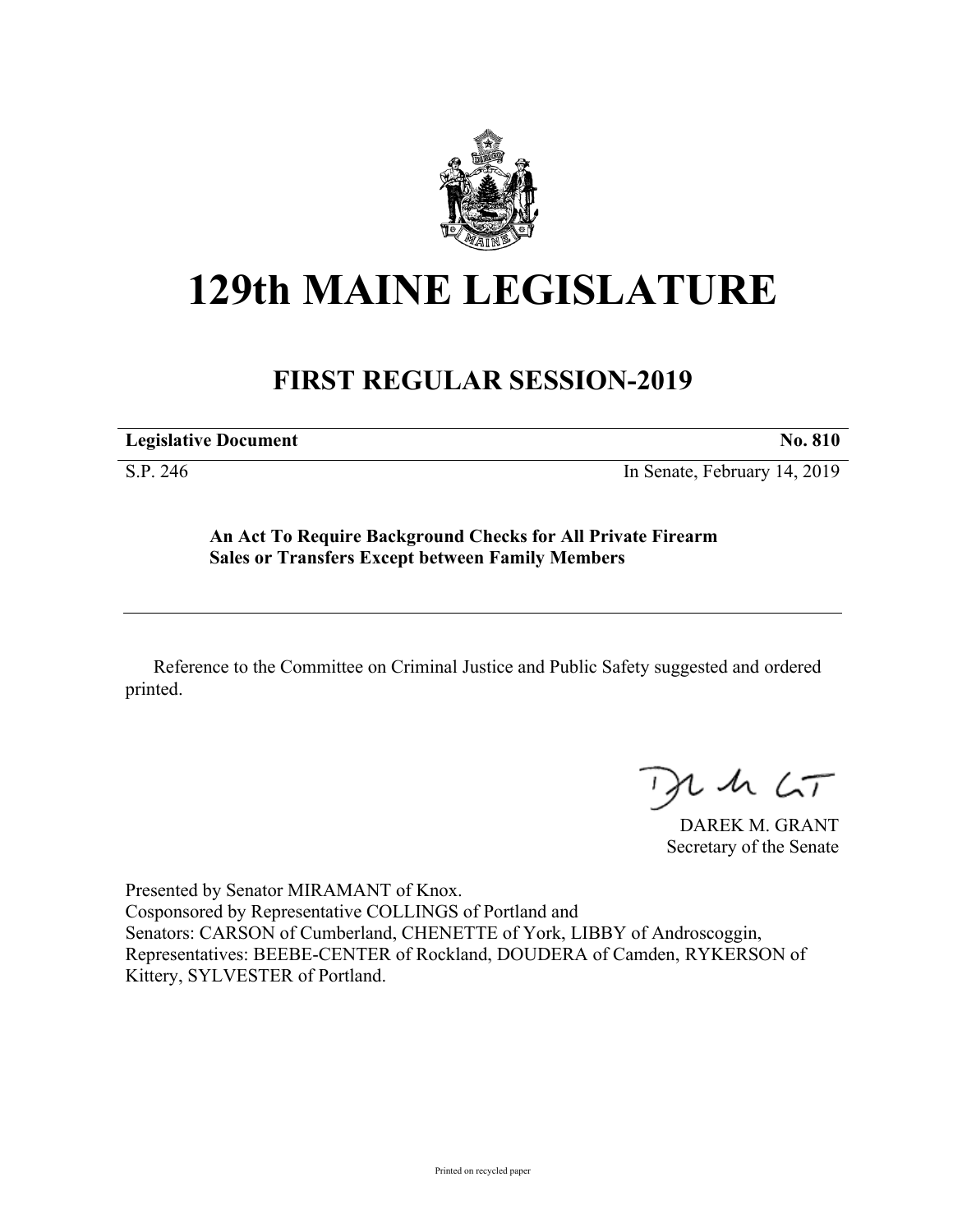| 1        | Be it enacted by the People of the State of Maine as follows:                                            |
|----------|----------------------------------------------------------------------------------------------------------|
| 2        | Sec. 1. 25 MRSA §2015 is enacted to read:                                                                |
| 3        | §2015. Background checks for sales and transfers of firearms                                             |
| 4        | <b>1. Definitions.</b> As used in this section, unless the context otherwise indicates, the              |
| 5        | following terms have the following meanings.                                                             |
| 6        | A. "Corrections officer" has the same meaning as in section 2801-A, subsection 2.                        |
| 7        | B. "Family member" means a husband, wife, domestic partner, parent by blood,                             |
| 8        | parent by adoption, child by blood, child by adoption, sibling by blood, sibling by                      |
| 9        | adoption, grandparent, grandchild, niece, nephew, aunt, uncle, first cousin, father-in-                  |
| 10       | law, mother-in-law, son-in-law, daughter-in-law, brother-in-law, sister-in-law,                          |
| 11       | stepfather, stepmother, stepson, stepdaughter, stepbrother, stepsister, half-brother,                    |
| 12       | half-sister or intimate partner.                                                                         |
| 13       | C. "Firearm" has the same meaning as in Title 17-A, section 2, subsection 12-A.                          |
| 14       | D. "Firearm dealer" means a person that holds any federal firearms license under 18                      |
| 15       | United States Code, Section 923(a).                                                                      |
| 16       | E. "Intimate partners" means individuals in a dating relationship who are currently                      |
| 17       | living with each other.                                                                                  |
| 18       | F. "Law enforcement agency" has the same meaning as in section 3701, subsection                          |
| 19       | $\overline{1}$ .                                                                                         |
| 20<br>21 | "Law enforcement officer" has the same meaning as in section 3701, subsection<br>G.<br>$\underline{3}$ . |
| 22       | H. "Person" means an individual, corporation, partnership, firm, trust, organization                     |
| 23       | or other legal entity.                                                                                   |
| 24       | I. "Transfer" means to sell, furnish, give, lend, deliver or otherwise provide, with or                  |
| 25       | without consideration.                                                                                   |
| 26       | J. "Transferee" means a person who receives or intends to receive a firearm in a                         |
| 27       | transfer.                                                                                                |
| 28       | K. "Transferor" means a person who delivers or intends to deliver a firearm in a                         |
| 29       | transfer.                                                                                                |
| 30       | L. "Unlicensed person" means any person who is not a firearm dealer.                                     |
| 31       | 2. Transfer of firearm; background check required; procedure. Except as                                  |
| 32       | provided in subsection 4, an unlicensed person may transfer a firearm to another                         |
| 33       | unlicensed person only if the transferee submits to and passes a background check in                     |
| 34       | compliance with this subsection.                                                                         |
| 35       | A. A transferor and transferee shall meet jointly at the premises of a firearm dealer                    |
| 36       | and request that the firearm dealer facilitate the transfer.                                             |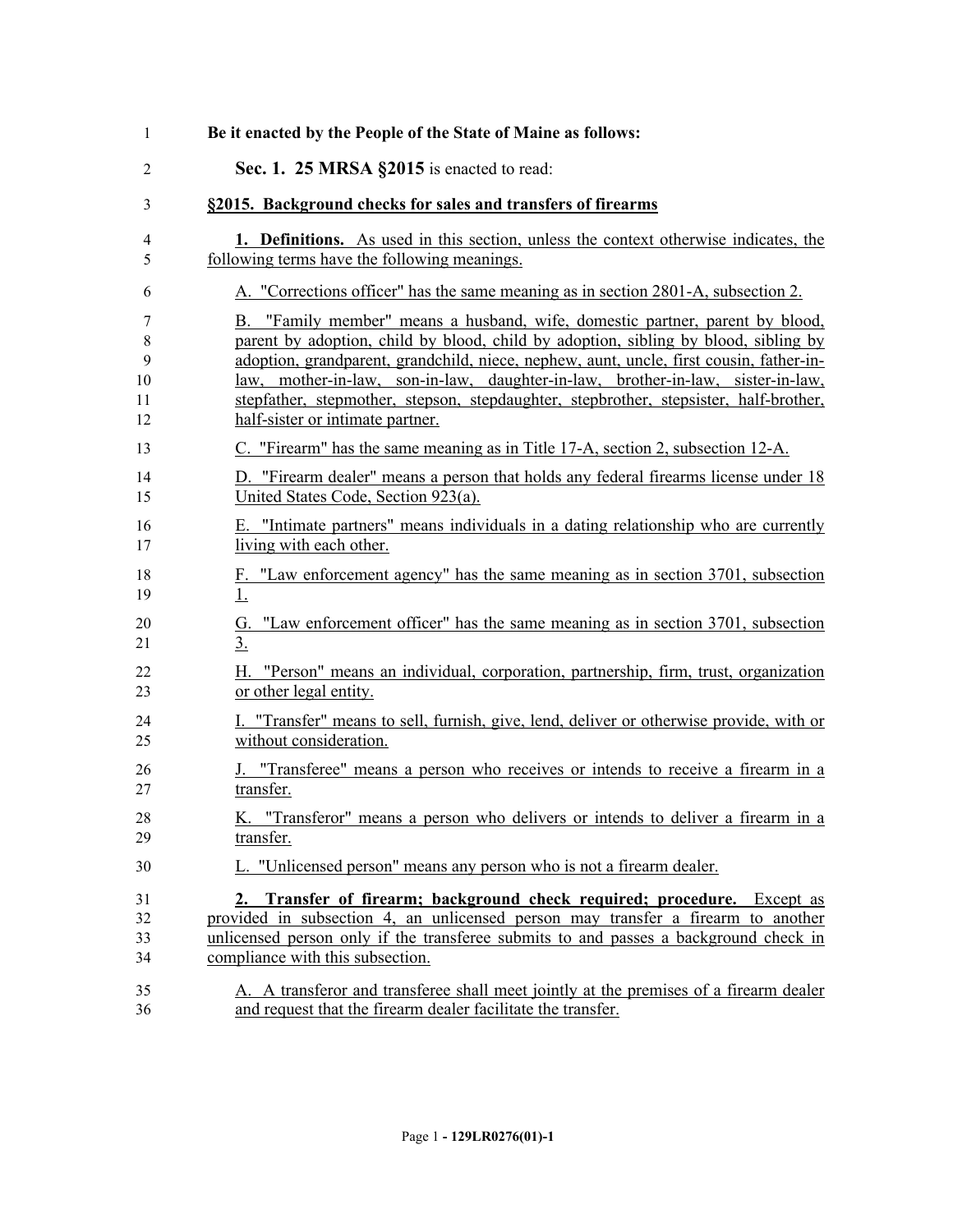| 1              | B. A firearm dealer that agrees to facilitate a transfer under this subsection shall     |
|----------------|------------------------------------------------------------------------------------------|
| $\overline{c}$ | process the transfer as though transferring the firearm from its own inventory to the    |
| 3              | transferee, complying with all requirements of federal and state law that would apply    |
| 4              | if the firearm dealer were making such a transfer including all background check and     |
| 5              | record-keeping requirements.                                                             |
| 6              | C. A transferor may remove a firearm from the premises of a firearm dealer while a       |
| 7              | background check is being conducted. Before the transferor transfers the firearm to      |
| 8              | the transferee, the transferor and the transferee must return to the premises of the     |
| 9              | firearm dealer, and the firearm dealer shall take possession of the firearm in order to  |
| 10             | complete the transfer.                                                                   |
| 11             | D. A transferor may remove a firearm from the premises of a firearm dealer if the        |
| 12             | results of a background check indicate that a transferee is disqualified to possess      |
| 13             | firearms under state or federal law.                                                     |
| 14             | E. A firearm dealer that agrees to facilitate a transfer pursuant to this subsection may |
| 15             | charge a reasonable fee for services rendered.                                           |
| 16             | F. A transferor and a transferee must each complete, sign and submit all federal and     |
| 17             | state forms necessary to complete the transfer of a firearm.                             |
| 18             | 3. No transfer if transferee disqualified. A firearm dealer or a transferor is           |
| 19             | prohibited from transferring a firearm to a transferee if the results of the background  |
| 20             | check conducted pursuant to subsection 2 indicate that the transferee is disqualified to |
| 21             | possess firearms under state or federal law.                                             |
|                |                                                                                          |
| 22             | <b>4. Exemptions.</b> Notwithstanding the provisions of subsections 2 and 3, the         |
| 23             | provisions of this section do not apply to a transfer of a firearm between unlicensed    |
| 24             | persons if:                                                                              |
| 25             | A. The transfer is between family members;                                               |
| 26             | B. The firearm is a curio or relic, as defined in 27 Code of Federal Regulations,        |
| 27             | Section 478.11, and the transfer is between collectors of firearms as curios or relics,  |
| 28             | as defined by 18 United States Code, Section $921(a)(13)$ , who both have in their       |
| 29             | possession a valid collector of curios and relics license issued by the United States    |
| 30             | Department of Justice, Bureau of Alcohol, Tobacco, Firearms and Explosives;              |
| 31             | C. The transfer is of an antique firearm, as defined in 18 United States Code, Section   |
| 32             | $921(a)(16)$ ;                                                                           |
| 33             | D. The transfer is temporary and is necessary to prevent imminent death or great         |
| 34             | bodily harm and:                                                                         |
| 35             | (1) The transfer lasts only as long as necessary to prevent the threat; and              |
| 36             | (2) The transferor has no reason to believe that the transferee is disqualified to       |
| 37             | possess firearms under state or federal law and has no reason to believe that the        |
| 38             | transferee intends to use the firearm in the commission of a crime;                      |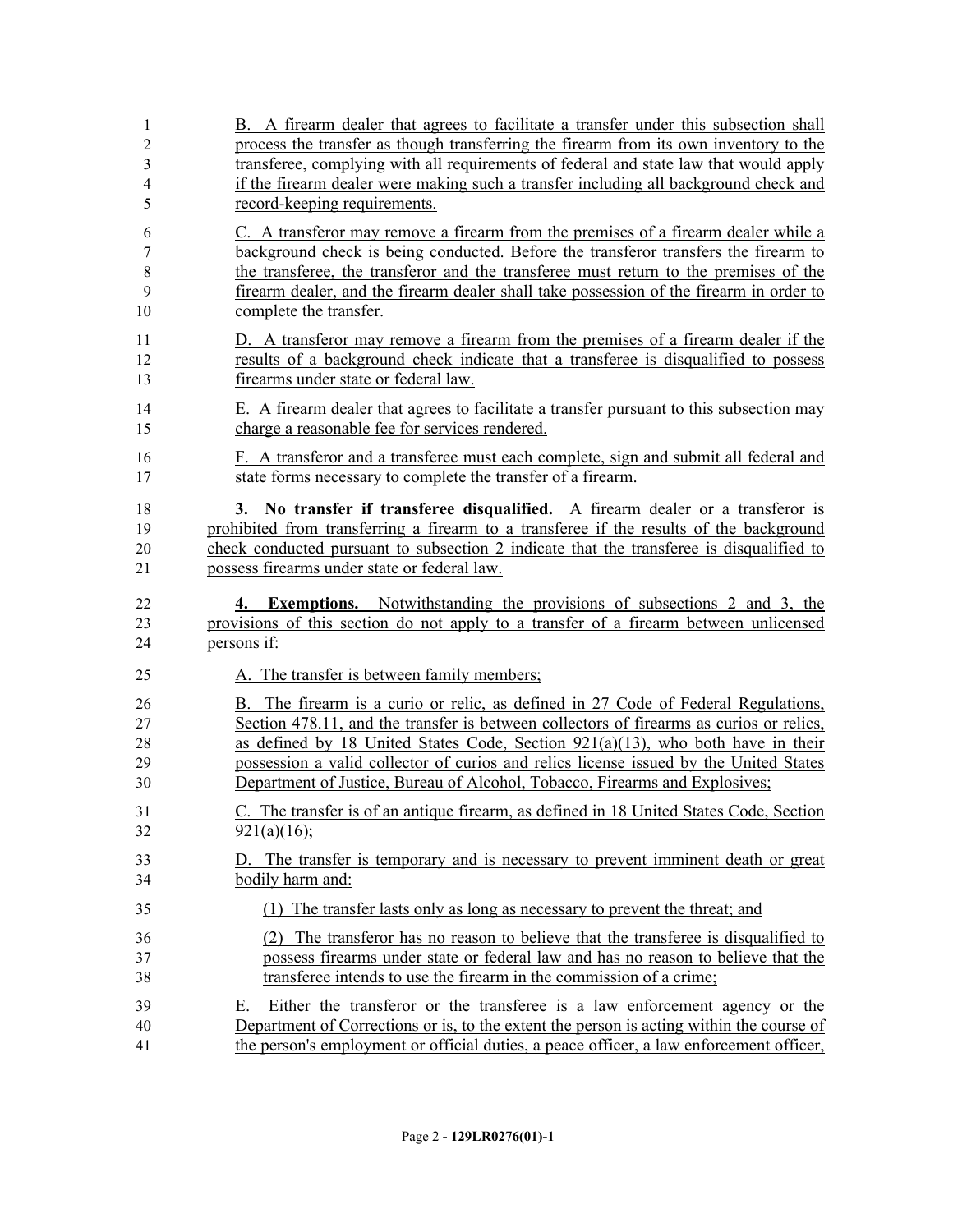| 1                          | a corrections officer, a member of the Armed Forces of the United States, a member                                                                                                                                                                                                             |
|----------------------------|------------------------------------------------------------------------------------------------------------------------------------------------------------------------------------------------------------------------------------------------------------------------------------------------|
| $\overline{2}$             | of the National Guard, a member of the Reserves of the United States Armed Forces,                                                                                                                                                                                                             |
| $\mathfrak{Z}$             | a federal law enforcement officer or a person licensed as a security guard or                                                                                                                                                                                                                  |
| 4                          | employed by a contract security company or proprietary security organization under                                                                                                                                                                                                             |
| 5                          | Title 32, chapter 93;                                                                                                                                                                                                                                                                          |
| 6<br>7<br>$\,$ 8 $\,$<br>9 | The transfer is temporary, the transferor has no reason to believe that the<br>F.<br>transferee intends to use the firearm in the commission of a crime and the transfer and<br>the transferee's possession of the firearm take place exclusively in the actual presence<br>of the transferor: |
| 10                         | (1) At an established shooting range authorized by the governing body of the                                                                                                                                                                                                                   |
| 11                         | jurisdiction in which the range is located or, if no such authorization is required,                                                                                                                                                                                                           |
| 12                         | is operated consistently with local law in the jurisdiction;                                                                                                                                                                                                                                   |
| 13                         | (2) At a lawfully organized competition involving the use of a firearm or for                                                                                                                                                                                                                  |
| 14                         | participation in or practice for a performance by an organized group that uses                                                                                                                                                                                                                 |
| 15                         | firearms as a part of the performance; or                                                                                                                                                                                                                                                      |
| 16                         | (3) While the transferee is hunting or trapping if that activity is legal in all places                                                                                                                                                                                                        |
| 17                         | where the transferee possesses the firearm and the transferee holds any license or                                                                                                                                                                                                             |
| 18                         | permit required for that activity.                                                                                                                                                                                                                                                             |
| 19                         | A transfer allowed by this paragraph is permitted only if the transferor has no reason                                                                                                                                                                                                         |
| 20                         | to believe that the transferee is disqualified to possess firearms under state or federal                                                                                                                                                                                                      |
| 21                         | law or, if the transferee is under 18 years of age and is receiving the firearm under                                                                                                                                                                                                          |
| 22                         | direct supervision and control of an adult, that the adult is disqualified to possess                                                                                                                                                                                                          |
| 23                         | firearms under state or federal law; or                                                                                                                                                                                                                                                        |
| 24                         | G. The transfer occurs by operation of law upon the death of a person for whom the                                                                                                                                                                                                             |
| 25                         | transferee is an executor, administrator, trustee or personal representative of an estate                                                                                                                                                                                                      |
| 26                         | or a trust created in a will.                                                                                                                                                                                                                                                                  |
| 27                         | <b>5.</b> Violations. A person that knowingly delivers or receives a firearm without                                                                                                                                                                                                           |
| 28                         | complying with this section commits:                                                                                                                                                                                                                                                           |
| 29                         | A. For a first conviction involving the transfer of one or more firearms, a Class D                                                                                                                                                                                                            |
| 30                         | crime; and                                                                                                                                                                                                                                                                                     |
| 31                         | B. For a 2nd or subsequent conviction involving the transfer of one or more firearms,                                                                                                                                                                                                          |
| 32                         | a Class C crime.                                                                                                                                                                                                                                                                               |
| 33                         | <b>SUMMARY</b>                                                                                                                                                                                                                                                                                 |
| 34                         | This bill allows the transfer or sale of a firearm between 2 individuals who are not                                                                                                                                                                                                           |
| 35                         | licensed as firearm dealers if the person to whom the firearm is being transferred submits                                                                                                                                                                                                     |
| 36                         | to a background check conducted by a licensed firearm dealer; the dealer must conduct a                                                                                                                                                                                                        |
| 37                         | background check and complete the sale or transfer as though selling or transferring the                                                                                                                                                                                                       |
| 38                         | dealer's own inventory. This bill does not restrict transfers to a family member, which is                                                                                                                                                                                                     |
| 39                         | broadly defined to include a spouse, domestic partner, intimate partner, child, parent,                                                                                                                                                                                                        |
| 40                         | sibling, grandparent, grandchild, stepchild, stepparent, niece, nephew, first cousin, aunt,                                                                                                                                                                                                    |
| 41                         | uncle and in-law; temporary transfers between persons who are hunting or sport shooting                                                                                                                                                                                                        |